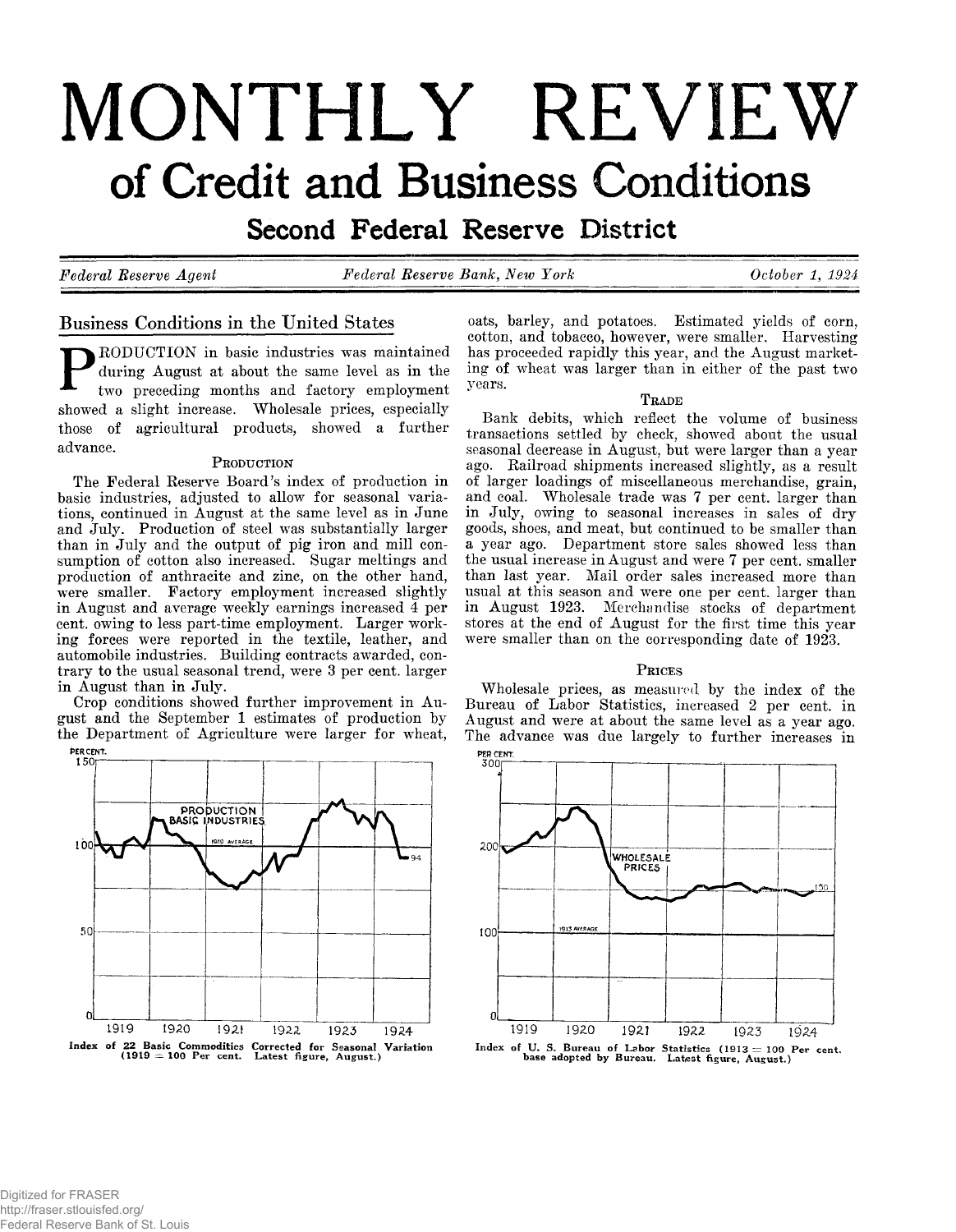

prices of farm products and foods, though all other commodity groups except metals and fuel also advanced. During the first three weeks of September prices of wheat, rye, wool, and rubber increased while those of cotton, silk, petroleum, and metals declined.

#### **BANK** CREDIT

Loans and investments of member banks in leading cities continued to increase during the four-week period ended September 10 and on that date reached a record figure about \$1,000,000,000 above the level of three months earlier. The largest increase was in loans on stocks and bonds, and commercial loans also increased, owing partly to seasonal demands for credit. The growth of investments by member banks continued though at a somewhat slackened rate.

At the Federal Reserve Banks there was a further increase in the holdings of Government securities and of acceptances with the result that in the middle of September, although discounts were at the low point for the year, the total volume of Reserve Bank credit was higher than at any time since last spring. Seasonal increase in the demand for currency was reflected in a decline in cash reserve, and, at the Reserve Banks in certain of the agricultural districts in an increase of Federal Reserve note circulation.

Slightly firmer conditions in the New York money market in late August and early September were reflected in a slight advance in the rate on commercial paper from  $3-3\frac{1}{4}$  to  $3\frac{1}{4}$  per cent. After the middle of September a recurrence of easier conditions followed Treasury operations. The September 15 offering of oneyear Treasury certificates bore *2%* per cent, interest, the same rate as the six months issue sold in June.

#### **Banking Conditions in the Second District**

Between the 20th of August and the middle of September the total volume of credit extended by reporting banks in this district showed some reduction, reflecting a moderate movement of funds to the interior



apparently in response to fall agricultural needs. On the 15th of September the Treasury paid out for maturing notes, Liberty bond interest and miscellaneous items \$171,000,000, against which tax collections and other receipts aggregated only \$32,000,000, leaving a temporary excess of funds in market from Treasury operations amounting to \$139,000,000. As a result of this operation there was a sharp increase in total loans and investments, and deposits of New York City banks to new high figures for the year. As the collection of tax checks continued and funds were redistributed through the country by transfers, the excess of funds was rapidly reduced and a practical equilibrium was reached on September 23. While quoted rates in the money markets were relatively little affected by these changes, considerable amounts of funds were available outside the regular markets at lower rates for a week following the 15th.



The accompanying diagram indicates the extent to which funds have accumulated in the New York market from time to time through the summer, and particularly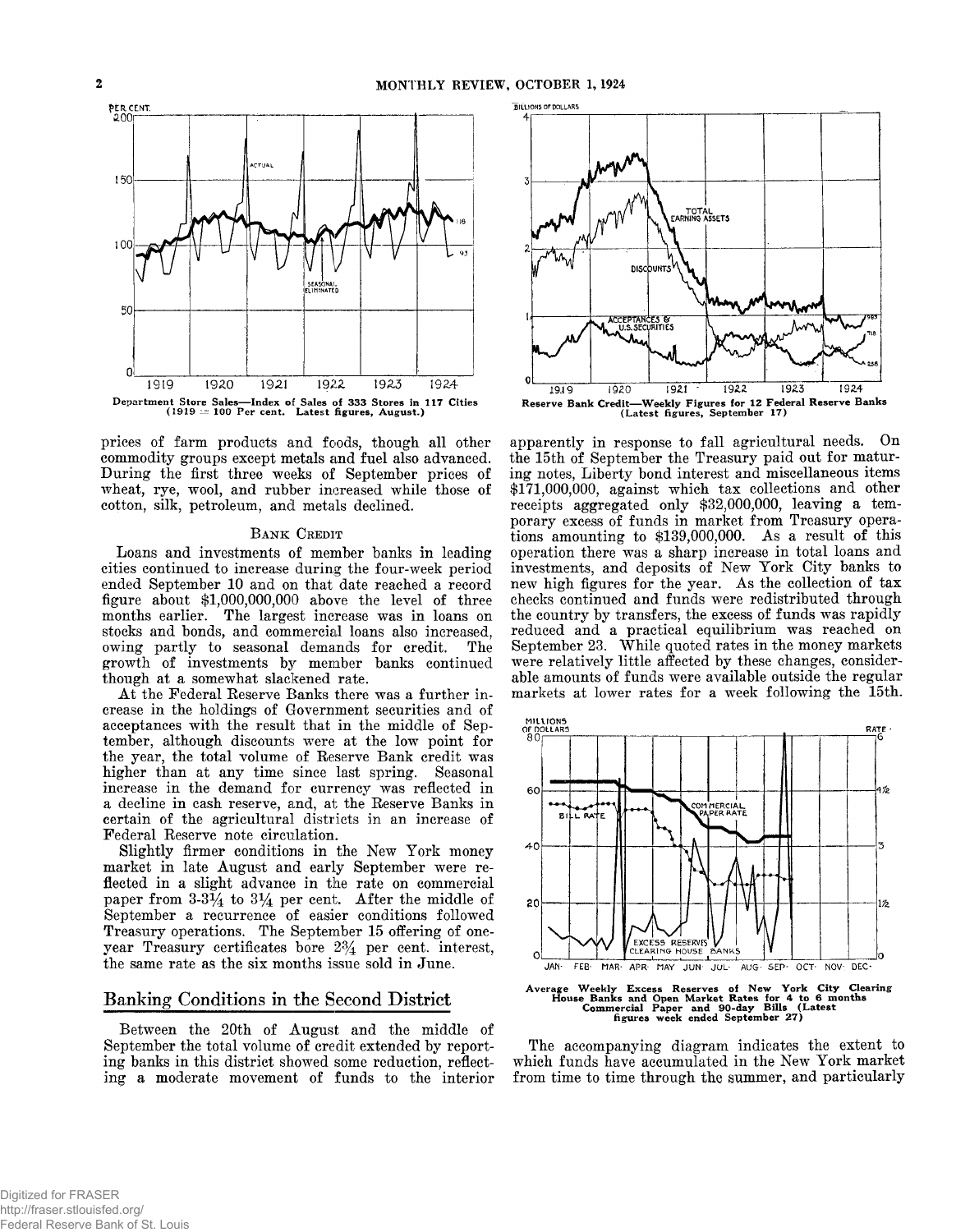at the September 15 quarterly tax period. As banks have been largely out of debt to the Reserve Bank, imports of gold, return of currency from circulation, disbursements of government funds, and receipts of funds from other sources, have increased reserves here faster than they could be employed advantageously, with the result that banks have frequently shown substantial excess reserves instead of the very small surplus which has been customary for several years past.

At the Federal Reserve Bank of New York, the volume of discounts for member banks increased only slightly between August 20 and September 24. Bills bought in the open market, however, increased very substantially, and there was a small rise also in holdings of Government securities, so that total earning assets rose nearly \$50,000,000, and were larger than in any previous month since January.

#### **Money Market**

Increasing business activity, and the usual seasonal requirements for business and agriculture were reflected by a firmer tendency in the money market in the latter part of August and the first part of September. Following September 15 a large excess of Government disbursements over receipts in this market caused a recurrence of easier conditions which continued until the later part of the month.

An advance of  $\frac{1}{4}$  of 1 per cent, to  $2\frac{1}{4}$  per cent, in the offering rate for 90 day bills in the latter part of August led to more active demand, and despite a seasonal increase in the volume of bills accepted, dealers' portfolios declined by the middle of September to approximately the lowest point of the year. Dealers' offering rates, accordingly, reverted to 2 per cent, but by the end of the month advanced again to  $2\frac{1}{4}$  per cent.

Commercial paper rates, which had advanced from a range of  $3-3\frac{1}{4}$  per cent, to  $3\frac{1}{4}$  per cent, prior to September 15, held substantially unchanged at the higher level in the latter part of the month. Banks in New York City and other large centers were less active buyers, while supplies of paper were somewhat increased. During August, the volume of paper outstanding through 26 dealers rose \$32,000,000 to \$911,000,000, the highest since December 1920.

Time money rates on Stock Exchange collateral advanced to  $3-3\frac{1}{4}$  per cent, for 60-90 day loans early in September, but following the 15th reacted to  $2\frac{1}{4}$ -2% per cent. After temporary firmness over the first of the month, call money reverted to  $2$  per cent, on the Exchange, though for a week following the 15th considerable amounts were reported lent outside the Exchange at lower rates. Towards the close of September there were again slight advances in call and time money rates.

## **Security Markets**

Easier money conditions following September 15 were accompanied by increased activity in the bond market, and representative averages of corporation bonds recovered more than half the loss sustained in August. Liberty bonds likewise advanced, and the Treasury  $4\frac{1}{4}$ s reached a new high price at 106 7/32.

New security offerings continued in large volume and found a ready market. In the case of State and municipal issues, prices paid were the highest in some cases in recent years. Foreign financing was particularly heavy; the total of \$170,000,000 for the first four weeks of the month brought the amount since July 1 to about \$360,000,000, or only slightly smaller than the total for the entire first six months of the year. Domestic corporation financing was also large, both in August and September, due mainly to public utility and railway issues. The accompanying diagram compares domestic corporation issues, exclusive of refunding issues, by types of securities for the first seven months of this year and previous years, and indicates that new financing has been the heaviest in five years. Most of the issues have been long term bonds, but common stock issues have increased substantially, accompanying easy money conditions, and have been the largest since 1920.



New Issues of Domestic Corporation Securities, exclusive of Refunding<br>Issues, in First Seven Months of the Years 1919-1924, in<br>Millions of Dollars (Source of figures—Commercial<br>and Financial Chronicle)

In the stock market, industrial price averages declined sharply in the early part of September, accompanying a number of announcements of dividend reductions or omissions, but as money grew easier after the 15th prices recovered most of this loss. Railroad stocks declined late in August and early in September, but likewise recovered in the later weeks.

#### **Foreign Exchange**

Larger seasonal offerings of cotton and grain bills were presumably factors in a further decline of 7 cents in Sterling early in September to \$4.42, or 15 cents below the high point reached in August, before the conclusion of the London Conference. Later in September, however, there was a recovery to around \$4.46.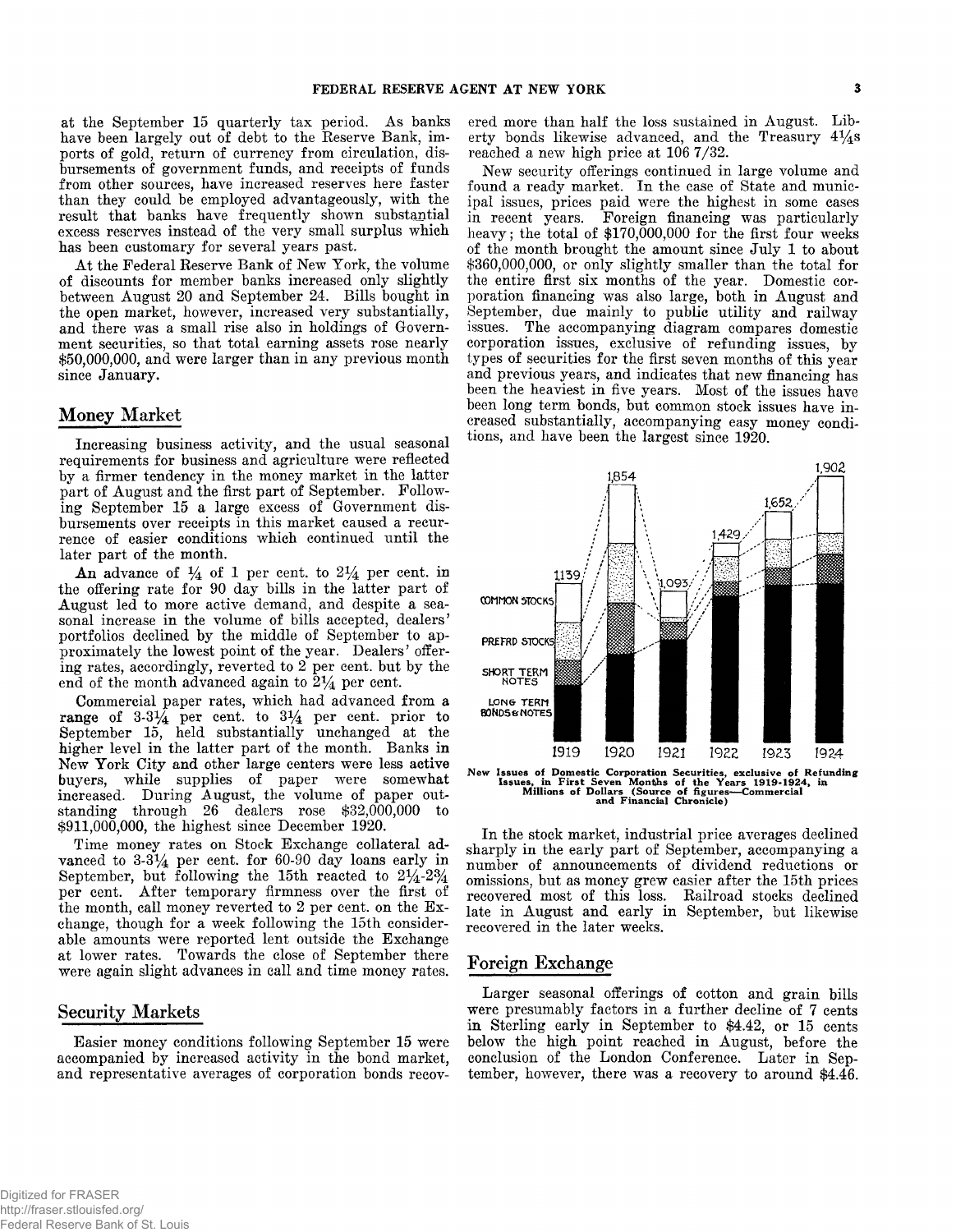Belgian and French francs held relatively steady during the month about  $\frac{1}{2}$  cent below the August high point.

Spanish pesetas showed renewed weakness early in the month and reached the lowest levels since April, accompanying continued unfavorable reports of the Moroccan campaign. Danish rates, on the other hand, continued their recovery to the highest since May, and Swiss exchange reached a new high for the year about 1 per cent, of par. Canadian dollars were maintained at or close to par through most of the period.

Among South American exchanges, rates on Argentina and Brazil were both higher during the month. In the Far East quotations on Chinese and Indian exchanges likewise advanced, accompanying a rise in bar silver to  $70\frac{1}{2}$  cents, a new high since 1922. Japanese exchange, on the other hand, declined about a cent to the lowest since May, notwithstanding that merchandise exports in August exceeded imports for the first time since 1922.

## **Gold Movement**

Imports of gold in August totaling \$18,000,000 were slightly smaller than the previous low figure of the year, reached in July, and as exports of gold increased to over \$2,000,000, the import balance for the month was approximately \$16,000,000, or the smallest since A pril 1923. During the first four weeks of September, figures at the Port of New York alone indicated imports of only \$559,000 as against exports of \$2,600,000, the first excess of gold exports at this port since 1920.

The decline in imports in recent months reflects in part the falling off in the shipments from England, which in August totaled only \$7,000,000, compared with \$23,000,- 000 in January. During recent months a much increased proportion of the South African gold output has been diverted to India, and Indian buying has likewise largely accounted for the increase in exports from this country. Further probable factors also in reduced gold imports have been the increase in foreign financing in this market, low short time money rates here, and a growing capacity of European countries for the absorption of gold as their finances become stabilized.

#### **Foreign Trade**

Increases of \$20,000,000 in shipments of grain and grain products, and of \$9,000,000 in shipments of cotton, were partly responsible for a rise in August of \$54,000,000 in the value of merchandise exports to \$331,000,000, the largest since May. As imports declined slightly to \$270,000,000, the month showed an excess of exports amounting to \$61,000,000, compared with a small excess of imports in July.

Exports of grains and grain products totaling nearly \$34,000,000 were the largest since November 1922, and continued heavy shipments of grain and larger shipments of cotton were reported for the early weeks of September. In the case of grains, the large shipments reflect partly wheat buying diverted to this market by the shortage of the Canadian crop, which promises to be slightly more than half as large as last year. During the past two years Canada has been supplanting the United States as the principal exporter of wheat. The accompanying diagram, comparing exports of the principal wheat producing countries by calendar years since 1913 reflects this movement, and indicates also the large expansion in wheat shipments from this country that followed the withdrawal of Eussia as a wheat exporting country after the beginning of the World War.



**Exports of Wheat and Wheat Flour of Principal Wheat Exporting Countries by Calendar Years.**

## **Foreign Shipments of United States Currency**

Reports for August from 14 banks in New York City show a continued excess of receipts of United States currency from abroad over shipments to foreign countries. The amount of this excess, or \$7,700,000, however, was somewhat smaller than in July. The receipts of currency during the month were chiefly from Denmark, Finland, Poland, Greece, and Cuba. The following table gives comparative figures from May 1923 to August 1924.

| 1923<br>May to Dec.         | Shipments    | Receipts     | Net Shipments | Net Receipts |
|-----------------------------|--------------|--------------|---------------|--------------|
| (monthly av.)               | \$3,645,000  | \$2,910,000  | .             | .            |
| 1924                        |              |              |               |              |
| Jan.                        | \$5,694,000  | \$1,374,000  | \$4,320,000   | .            |
| $Feb$                       | 6.989,000    | 1.463.000    | 5,526,000     | .            |
| $Mar. \ldots \ldots$        | 2.095.000    | 2,074,000    | 21,000        | .            |
| $Apr \ldots$                | 940.000      | 2.601.000    | .             | \$1,661,000  |
| $May \ldots \ldots$         | 292.000      | 5.206.000    | .             | 4.914.000    |
| $June. \ldots \ldots$ .     | 681.000      | 6,969,000    | .             | 6,288,000    |
| $July \ldots \ldots \ldots$ | 199,000      | 9.234.000    | .             | 9.035.000    |
| $Aug \ldots \ldots$         | 117.000      | 7.817.000    | .             | 7.700,000    |
| Total (1924)                | \$17,007,000 | \$36,738,000 | \$9,867,000   | \$29,598,000 |

The banks in this district also have forwarded since May 1923, \$32,000,000 to Cuba by wire transfer through this bank and the Reserve Banks of Boston and Atlanta. Of this amount \$17,000,000 has been forwarded this year.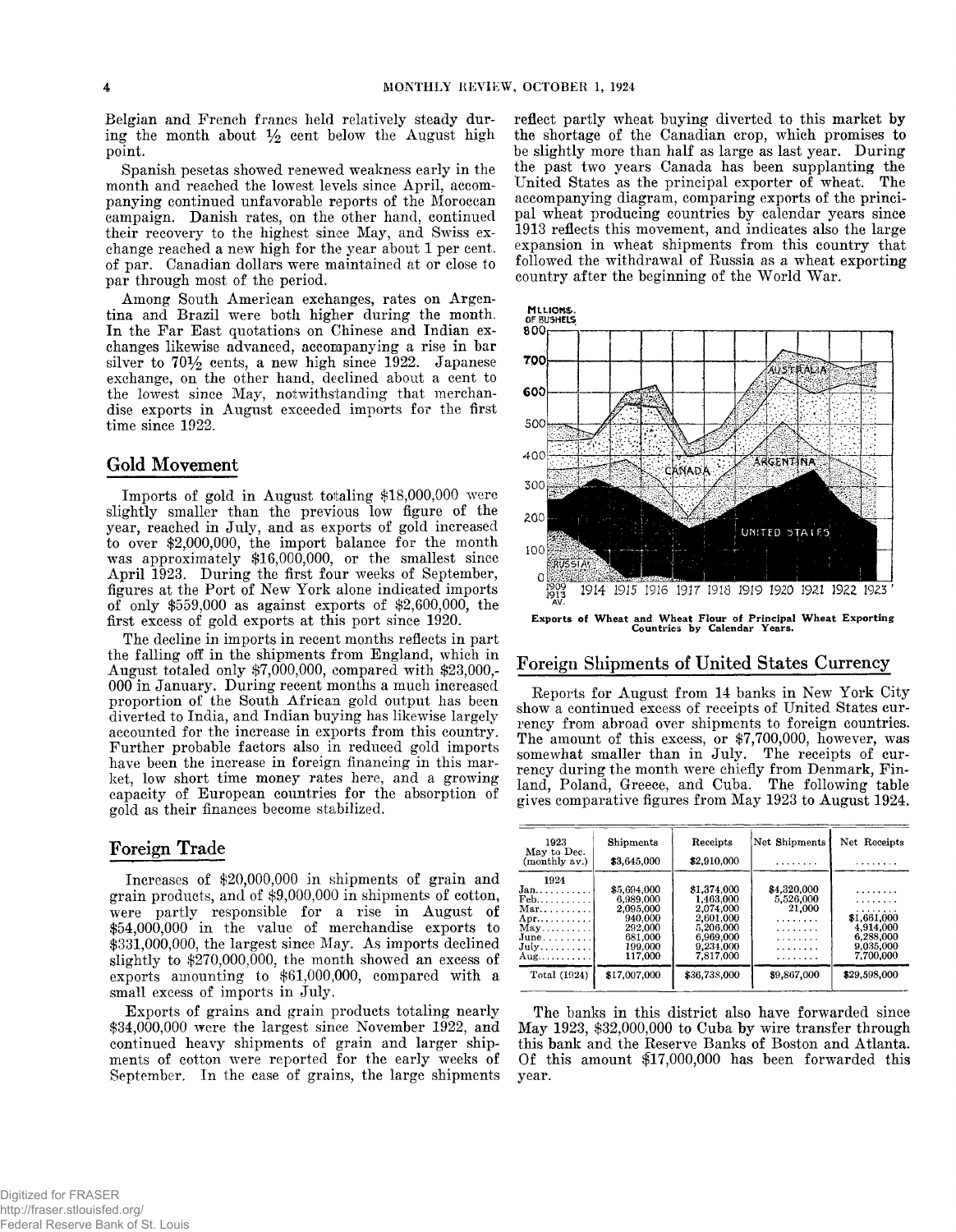# **Production**

The increase in activity in some of the major basic industries, begun in June and July, was continued in August and the early part of September. Available indexes for producers' goods generally advanced in August, but indexes of consumers' goods declined in a number of cases.

Pig iron output increased 6 per cent, in August, and steel ingot production 36 per cent, over the July figures, and mills in the first part of September further increased their operations to around 60 per cent, of capacity, at which level they held steady. Unfilled orders of the Steel Corporation at the end of August showed the first increase since February. Larger buying in the industry is attributed chiefly to railway purchases of equipment, particularly freight cars, orders for which thus far this year have equaled the total for all of 1923.

Mill consumption of cotton increased 10,784 bales, or 3 per cent., contrary to the usual seasonal tendency, and woolen mill operations increased for the first time since February. Further resumption of activity by cotton mills was reported during the early part of September.

In the automobile industry the output of cars and trucks increased 2 per cent, over July, and 9 per cent, over the June low point, but this bank's indexes, which allow for seasonal variation, declined slightly. Mining of bituminous coal also showed somewhat less than the

| (Computed trend of past years=100 Per cent.) |  |  |  |  |
|----------------------------------------------|--|--|--|--|
|----------------------------------------------|--|--|--|--|

|                                                                                | 1923 |               | 1924 |      |  |  |
|--------------------------------------------------------------------------------|------|---------------|------|------|--|--|
|                                                                                | Aug. | $_{\rm June}$ | July | Aug. |  |  |
| Producers' Goods                                                               |      |               |      |      |  |  |
| Pig iron                                                                       | 110  | 66            | 57   | 58   |  |  |
|                                                                                | 107  | 61            | 55   | 72   |  |  |
| $Bituminous coal.$                                                             | 105  | 73            | 75   | 74   |  |  |
|                                                                                | 111  | 99            | 104  | 112  |  |  |
| $\text{ Tin}$ deliveries                                                       | 99   | 71            | 60   | 84   |  |  |
|                                                                                | 73   | 71            | 70   | 68   |  |  |
| Petroleum                                                                      | 146  | 124           | 123  | 126  |  |  |
|                                                                                | 92   | 101           | 97   | .    |  |  |
| Cotton consumption                                                             | 89   | 61            | 61   | 63   |  |  |
| Woolen mill activity*                                                          | 98   | 76            | 70   | 74p  |  |  |
| $Cement \ldots \ldots \ldots \ldots \ldots \ldots \ldots \ldots \ldots \ldots$ | 130  | 138           | 147  | 149  |  |  |
| Lumber,,                                                                       | 125  | 106           | 107  |      |  |  |
| Leather, sole                                                                  | 106  | 63            | 73   | 72   |  |  |
| Consumers' Goods                                                               |      |               |      |      |  |  |
| $Cattle$ slaughtered                                                           | 109  | 92            | 109  |      |  |  |
|                                                                                | 145  | 117           | 133  |      |  |  |
|                                                                                | 79   | 93            | 93   |      |  |  |
| Hogs slaughtered                                                               | 149  | 119           | 136  |      |  |  |
| Sugar meltings, U.S. ports                                                     | 74   | 108           | 126  | 105  |  |  |
| Wheat flour. $\dots \dots \dots \dots \dots \dots \dots$                       | 116  | 120           | 118  | 113  |  |  |
| Cigars                                                                         | 88   | 83            | 89   | 84   |  |  |
| Cigarettes                                                                     | 85   | 86            | 80   | 78   |  |  |
| $Tobacco, manufacture d \ldots \ldots$                                         | 96   | 102           | 103  | 97   |  |  |
| Gasoline                                                                       | 108  | 118           | 118  |      |  |  |
| $\text{Tires}^*$                                                               | 121  | 125           | 130  |      |  |  |
| $Newsprint.$                                                                   | 118  | 106           | 104  | 104  |  |  |
| Paper. total                                                                   | 93   | 90            | 85   | 87   |  |  |
| Boots and shoes                                                                | 90   | 82            | 73   | 74p  |  |  |
| Anthracite coal                                                                | 104  | 86            | 93   | 83   |  |  |
| Automobile, all                                                                | 145  | 92            | 113  | 106  |  |  |
| Automobile, passenger                                                          | 157  | 97            | 122  | 114  |  |  |
| Automobile, truck                                                              | 98   | 76            | 80   | 78   |  |  |
|                                                                                |      |               |      |      |  |  |

\*=Seasonal variation not allowed for,  $p =$ Preliminary.



**Monthly Production in Basic Industries. Seasonal Variation Allowed for. (Computed trend of past years = 100 Per cent.)**

usual seasonal increase, and anthracite production continued below normal.

Cement and copper production, on the other hand, continued unusually large, and increases occurred also in the indexes for production of boots and shoes, and paper. The accompanying diagram shows the changes in a number of this bank's indexes of production during the past  $6\frac{1}{2}$  years; and the table gives the index numbers for recent months for a larger number of industries. In both cases, the indexes are expressed as per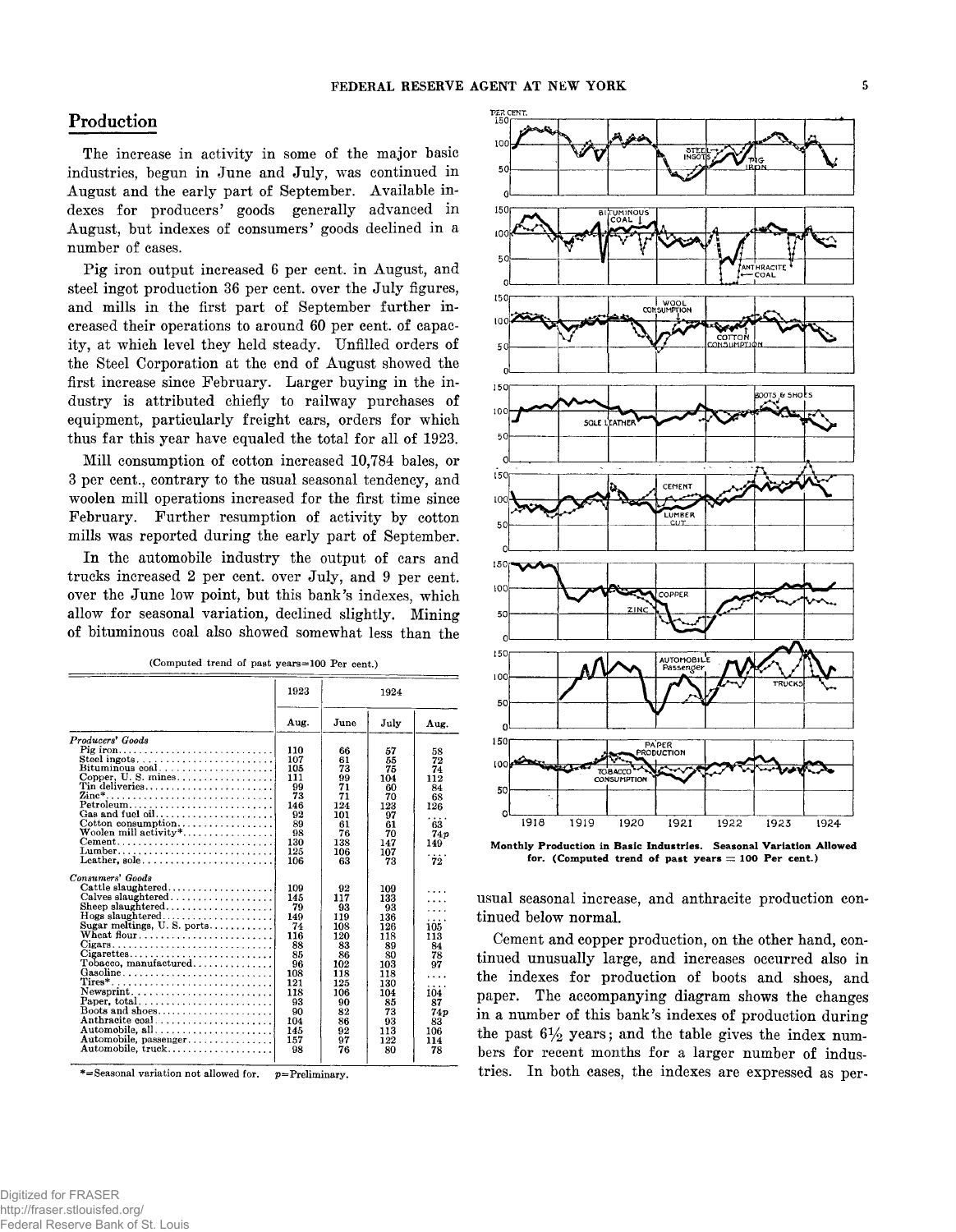centages of the computed trend., after allowance for seasonal variation.

# **Indexes of Business Activity**

Moderate increases occurred in August in the majority of this bank's indexes of trade and business activity. Bank debits after allowing for seasonal variation were larger than in July, and both in this district and for the country continued to exceed the figures of a year ago. Railway traffic showed a further increase and car loadings for the week of September 13 were the largest for the year. Loadings of grain, and of merchandise and less than car-load lot shipments reached levels higher than ever before, and coal loadings increased to the largest since March. While department store sales declined, sales by chain stores and wholesale trade showed an increase over July, but were not up to the level of last year. The following table gives the indexes of business activity in percentages of the computed trend, with allowance for seasonal variation and, where necessary, for price changes.

**(Computed trend of past years ==100 per cent.)**

|                                                                                                                                                                                                                                                                                                                                         | 1923                                              |                                                  | 1924                                             |                                                        |
|-----------------------------------------------------------------------------------------------------------------------------------------------------------------------------------------------------------------------------------------------------------------------------------------------------------------------------------------|---------------------------------------------------|--------------------------------------------------|--------------------------------------------------|--------------------------------------------------------|
|                                                                                                                                                                                                                                                                                                                                         | Aug.                                              | June                                             | July                                             | Aug.                                                   |
| Primary Distribution<br>Car loadings, merchandise and misc<br>Wholesale $t$ rade, Second District<br>$Imports, \ldots, \ldots, \ldots, \ldots, \ldots, \ldots, \ldots,$<br>Grain exports<br>Panama canal traffic                                                                                                                        | 102<br>118<br>109<br>92<br>99<br>86<br>154        | 99<br>96<br>76<br>89<br>105<br>74<br>125         | 96<br>93<br>89<br>89<br>108<br>42<br>123         | 100<br>97<br>94<br>99 v<br>98p<br>84<br>116            |
| Distribution to Consumer<br>Department store sales, Second District<br>Chain store sales<br>Mail order sales<br>Life insurance paid for<br>Amusements receipts.<br>$Newspace$ advertising                                                                                                                                               | 101<br>98<br>81<br>112<br>98<br>102<br>100        | 91<br>93<br>103<br>105<br>91<br>103<br>93        | 93<br>93<br>82<br>109<br>114<br>99<br>86         | 87<br>95<br>81<br>100<br>.<br>92<br>89                 |
| General Business Activity<br>Bank debits, outside of New York City.<br>Bank debits, New York City<br>Velocity of bank deposits, outside of<br>Velocity of bank deposits, New York City<br>$\text{Postal receipts} \dots \dots \dots \dots \dots \dots \dots$<br>Electric power<br>Employment, N.Y. State factories<br>Business failures | 100<br>93<br>97<br>101<br>103<br>110<br>103<br>90 | 99<br>109<br>98<br>108<br>94<br>105<br>90<br>111 | 99<br>112<br>95<br>103<br>99<br>104<br>88<br>103 | 101<br>116<br>98<br>109<br>96<br>$\cdots$<br>89<br>103 |

*p =* **Preliminary.**

# **Building**

A fter declining steadily between April and July, the F. W. Dodge Corporation's figures of building contracts awarded throughout 36 States increased slightly in August, due chiefly to increases in middle western sections, and were 19 per cent, larger than in August a year ago. In New York City the increase in contracts over a year ago was 9 per cent., and for the district as a whole 6 per cent.

Residential contracts continued to exceed all other types and were larger than a year ago for all reporting States, though slightly smaller in this district. Industrial building for the country likewise showed a moderate increase, but other types of building showed comparatively little change.

The Department of Labor index of building material prices, after declining 7 per cent. between April and July to the lowest point in more than two years, was unchanged in August. Building wage rates were likewise unchanged, but bonus payments have practically disappeared in recent months.

# **Employment and Wages**

Both in New York State and for the country as a whole, the number of workers employed in manufacturing increased slightly between the middle of July and the middle of August for the first time since March, according to reports of the State and Federal Labor Departments. Average weekly wage earnings increased 1 per cent, and 4 per cent, for the State and country respectively, reflecting a reduction in part time employment. Since August reports have indicated a further gradual increase in factory employment, but a tendency for out-door work to diminish.

The chief increases in employment occurred in industries where it had been most curtailed, such as iron and steel, automobiles, some branches of the textiles, the furniture and piano industries, and plants producing leather, shoes, and leather goods. Road construction continued large, and building labor was generally actively employed.

The chief decreases in employment occurred in the building materials industries, which have heretofore been active, and in knit goods and hosiery mills and food industries, while in the apparel trades the seasonal increase in activity has been slow. A surplus of common labor continues in most sections, and a surplus of skilled mechanics is reported in some localities. The demand for farm labor has declined somewhat, so that despite the moderate increase in industrial activity, employment offices generally continued to find it difficult to place applicants for work.

Changes in wage rates continued comparatively few, and in most cases were reductions. In New England and the South a number of textile mills put into effect wage reductions of 10 to  $12\frac{1}{2}$  per cent, upon resuming more active operations.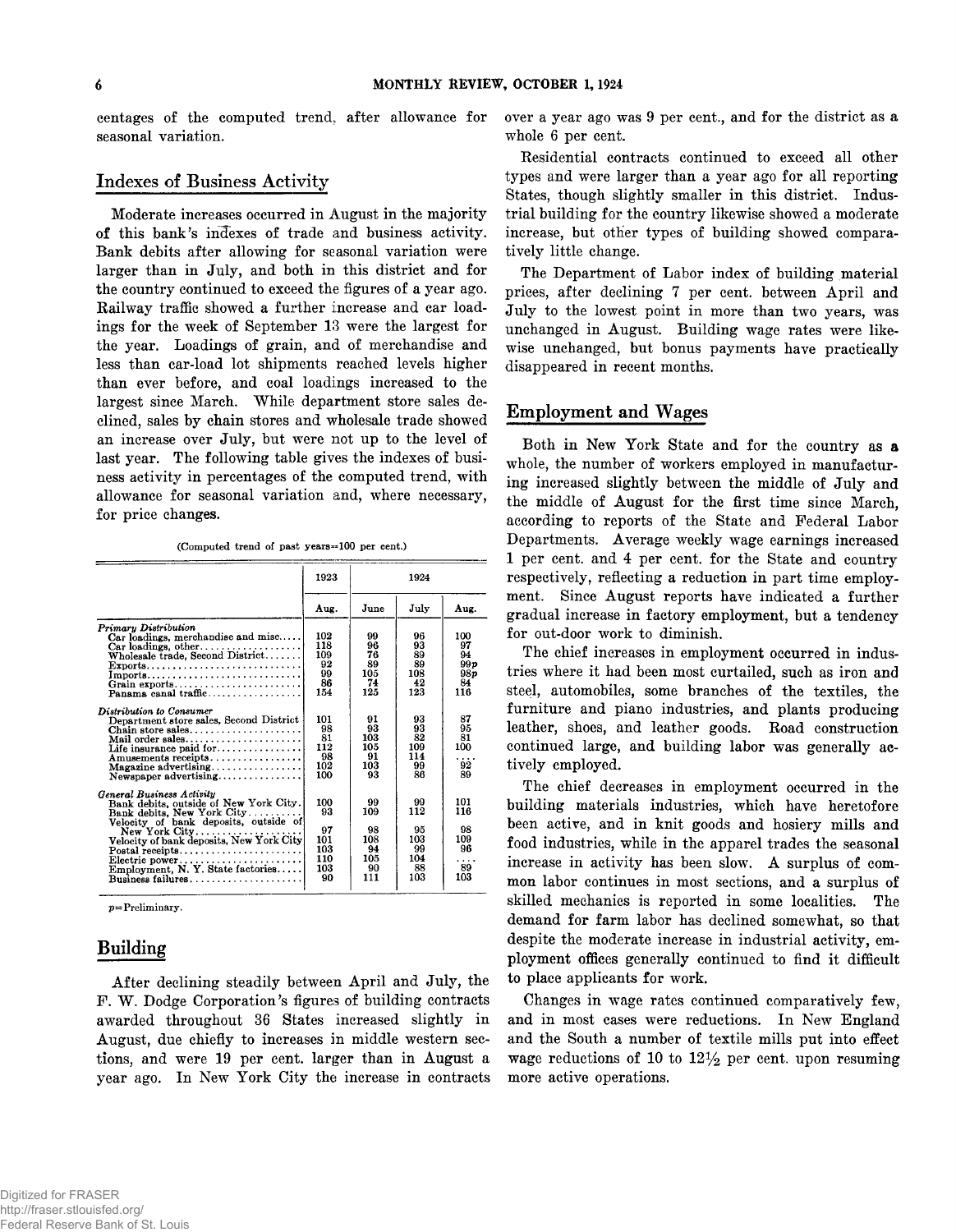# **Crop Conditions**

Weather conditions during August benefited the spring wheat, oats, and flaxseed crops, and the Department of Agriculture's September 1 forecasts of yields were larger than on August 1. The corn crop, on the other hand, entered September with the lowest condition in 40 years, with three exceptions, and cool weather in the first half of the month delayed growth further. In this district the quality of the apple crop is far below normal as the result of wet weather, but hay, potatoes, and buckwheat promise good yields.

The severe dry weather in many sections of the cotton belt between August 16 and September 16 resulted in a reduction of 360,000 bales in the estimated yield, which at 12,600,000 bales promises to be one-quarter larger than the average harvest for the last three years. The following table compares the August and September forecasts with the final harvest of last year.

**(In millions)**

|                                                                                                                                                                                     |                                                                                                          | 1924                                                                        |                                                                             |                                                                          |
|-------------------------------------------------------------------------------------------------------------------------------------------------------------------------------------|----------------------------------------------------------------------------------------------------------|-----------------------------------------------------------------------------|-----------------------------------------------------------------------------|--------------------------------------------------------------------------|
| Crop                                                                                                                                                                                | Unit                                                                                                     | August 1<br>Forecast                                                        | September 1<br>Forecast                                                     | 1923<br><b>Harvest</b>                                                   |
| Winter $wheat$<br>Spring $wheat$<br>All wheat<br>$Corn \ldots $<br>Oats<br>$\n  Potatoes \ldots \ldots \ldots \ldots \ldots$<br>$Tobaeco \ldots \ldots$<br>$\mathbf{Hay}$<br>Apples | <b>Bushel</b><br>44<br>$\ddotsc$<br>$\bullet$<br>66<br>$\bullet$<br>Pound<br>Short ton<br>Bale<br>Bushel | 589<br>225<br>814<br>2.576<br>1,439<br>480<br>1,202<br>89<br>$13.0*$<br>184 | 589<br>247<br>836<br>2.513<br>1,486<br>488<br>1,195<br>89<br>$12.6*$<br>179 | 572<br>213<br>785<br>3.046<br>1.300<br>509<br>1.491<br>89<br>10.1<br>197 |

**\* As of the 16th.**

# **Commodity Prices**

The tendency of prices of basic commodities, which was upward during the early summer, turned downward in the later part of August and in September, and this bank's weekly index of the prices of 20 basic commodities reached on September 20 the lowest level in two years. This decline was due principally to a reduction in cotton prices to *2 2%* cents, the lowest in nearly two years and approximately 9 cents lower than at the end of July. Following the Government crop report issued on September 23, there was a recovery of about 4 cents.

Corn prices likewise declined in September, so that notwithstanding some recovery late in the month prices on the 27th were approximately 10 cents below the August high point. Hogs and steers fluctuated irregularly, but wheat prices advanced late in the month.

Silk prices were somewhat lower, and copper declined below 13 cents for the first time in two months, while steel prices were generally lower, and petroleum declined nearly to the low levels of last winter. Pig iron, on the

other hand, was steady, and prices of rubber, wool, and bituminous coal showed further advances. The following diagram shows the recent movements of this bank's weekly index of 20 basic commodities, compared with those of a similar index for Great Britain.



**Price Indexes of 20 Basic Commodities in the United States and in England (1913 = 100 Per cent. Latest figures, September 20)**

# **Wholesale Trade**

Sales in August of representative wholesale dealers in this district showed a further increase of 31 per cent, over July, or more than the usual seasonal advance, and this bank's index of sales, in which adjustment is made for price changes and seasonal variation, rose to 94 per cent, of the computed trend, compared with 89 per cent, in July and 76 per cent, in June.

Sales of apparel showed particularly large increases, but remained smaller than the unusually large sales of August a year ago. Diamond sales, however, were in excess of those of last year, while silk sales were the largest for the month since 1919 and drug sales the largest for any August thus far reported. Trade in

| Commodity                                                                                                                                                                                                                                                                                                            | Dollar Value of August Sales<br>$(August 1923=100$ Per cent.)  |                                                             |                                                          |                                                                    |                                                          |  |  |  |
|----------------------------------------------------------------------------------------------------------------------------------------------------------------------------------------------------------------------------------------------------------------------------------------------------------------------|----------------------------------------------------------------|-------------------------------------------------------------|----------------------------------------------------------|--------------------------------------------------------------------|----------------------------------------------------------|--|--|--|
|                                                                                                                                                                                                                                                                                                                      | 1920                                                           | 1921                                                        | 1922                                                     | 1923                                                               | 1924                                                     |  |  |  |
| Diamonds<br>$Drugs \ldots \ldots \ldots \ldots \ldots \ldots \ldots$<br>$\mathbf{Dry}$ goods<br>(b)                                                                                                                                                                                                                  | 90<br>92<br>100<br>105<br>95                                   | 59<br>93<br>87<br>85<br>89<br>DЭ,                           | 93<br>95<br>788<br>89<br>$87^{\circ}$<br>胸痛              | 100<br>100<br>100<br>100<br>100                                    | 107<br>102<br>96<br>77<br>114                            |  |  |  |
| Groceries<br>Stationery<br>$Jewelry \ldots \ldots \ldots \ldots \ldots$<br>$\text{Shoes.} \dots \dots \dots \dots \dots \dots \dots \dots$<br>Hardware<br>$\text{Clothing} \ldots \ldots \ldots \ldots \ldots \ldots \ldots$<br>$(a)$ Men's<br>$(b)$ Women's dresses<br>(c) Women's coats and suits<br>Machine tools | 118<br>141<br>153<br>149<br>125<br>85<br>90<br>75<br>86<br>178 | 101<br>89<br>₹86<br>122<br>70<br>73<br>56<br>90<br>78<br>30 | 94<br>93<br>95<br>99<br>86<br>76<br>69<br>86<br>75<br>60 | 100<br>100<br>100<br>100<br>100<br>100<br>100<br>100<br>100<br>100 | 93<br>90<br>90<br>89<br>82<br>76<br>86<br>68<br>71<br>72 |  |  |  |
| Weighted Average                                                                                                                                                                                                                                                                                                     | 102                                                            | 84                                                          | 85                                                       | 100                                                                | 86                                                       |  |  |  |